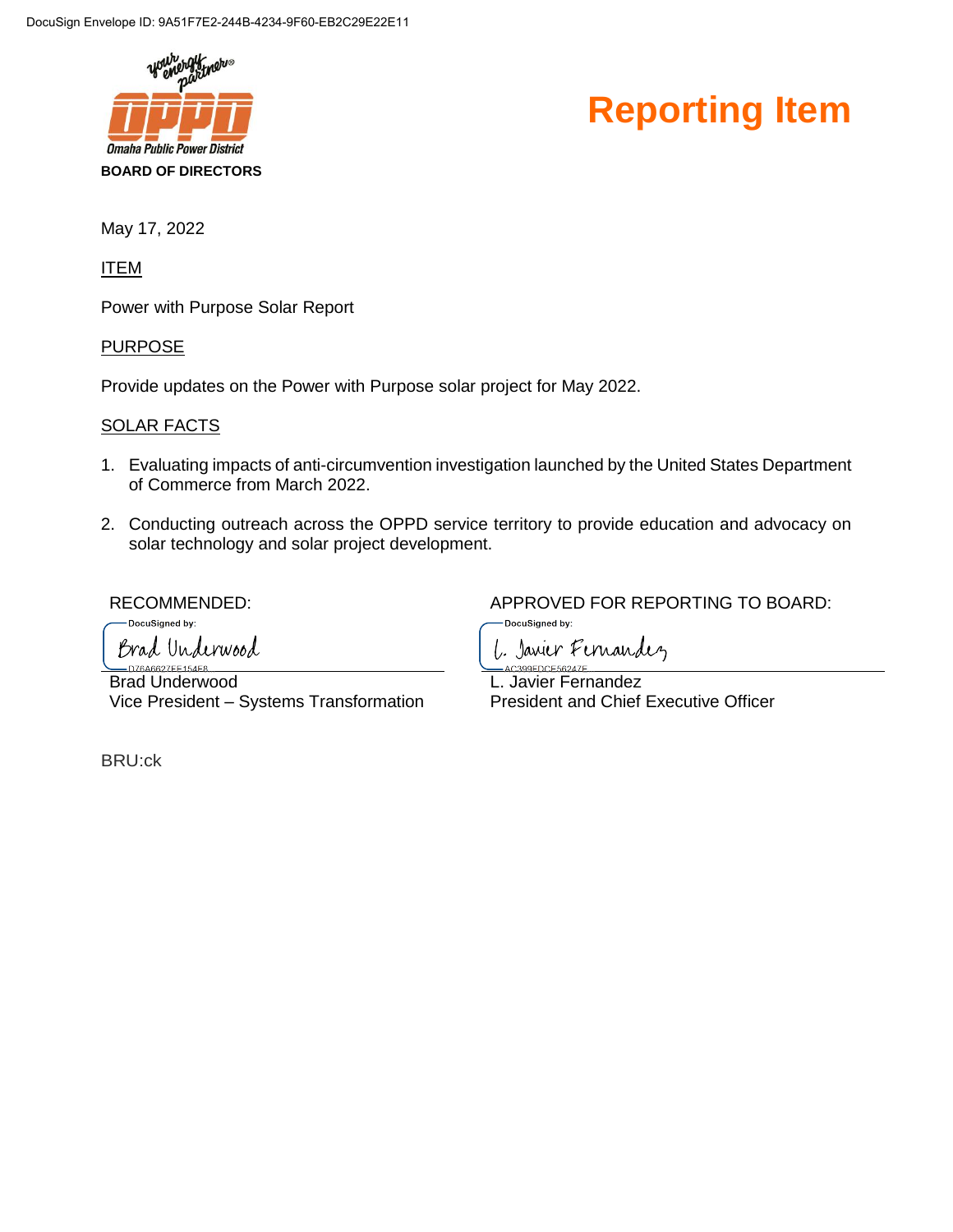

# Power with Purpose Solar Update May Committee Meeting – Open Session

May 17, 2022

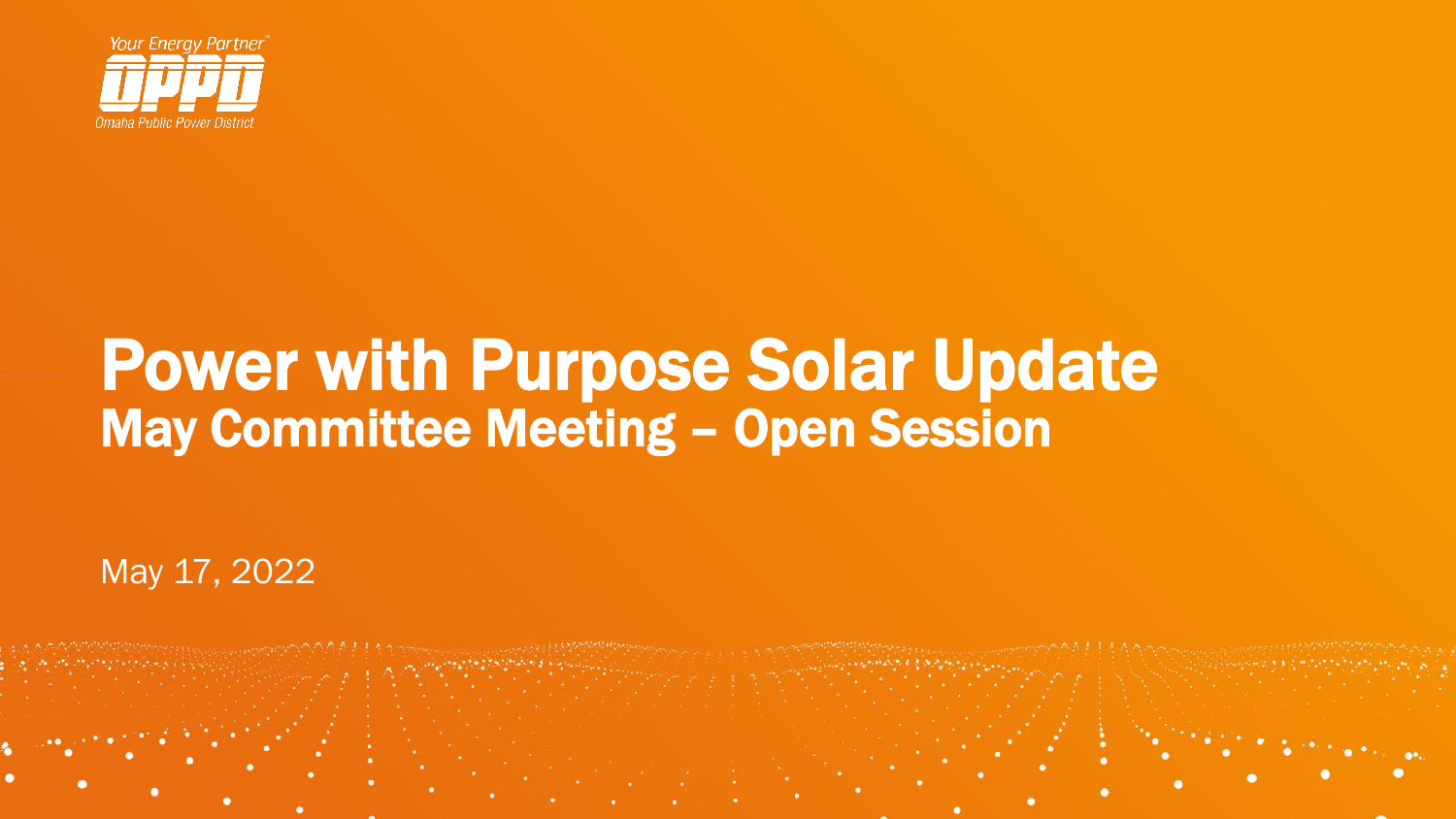## Update on the Anti-circumvention Investigation

- US Department of Commerce is investigating whether Southeast Asian solar manufacturers are using parts made in China to circumvent tariffs
- Investigation focused on four countries (Cambodia, Malaysia, Thailand, Vietnam), representing over 80% of imported supply of panels in the US
- One primary concern of the investigation for the near-term is uncertainty, with potential impacts to pricing, project financing, and project schedules

**DIVE BRIEF** 

**Commerce Department kicks off 1**year solar tariff investigation on panels imported from Southeast Asia

Published March 29, 2022



It took less than one week for solar panel deliveries to the United States to be canceled or delayed

This after the Commerce Dept. decided to investigate alleged tariff circumvention

By Kelly Pickerel | April 5, 2022

### SEIA cuts PV forecast 46% due to anticircumvention investigation

The latest update to the Solar Energy Industries Association's (SEIA) survey for solar workers and companies shows drastic outcomes for the industry if tariffs are imposed on countries under investigation.

APRIL 28, 2022 TIM SYLVIA

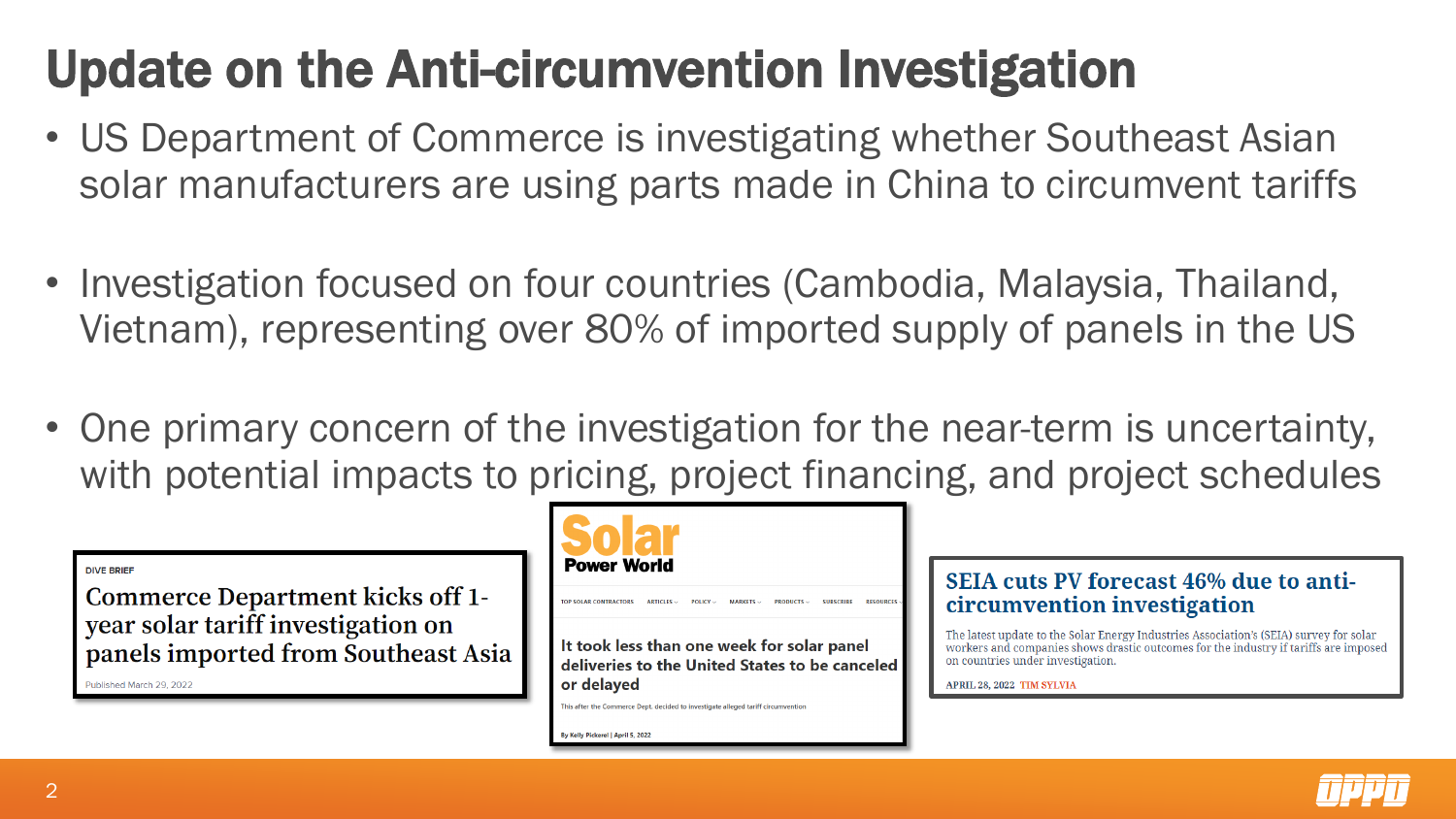### Impacts of Anti-circumvention and Solar Supply Chain Disruptions

- Significant slowdown in the solar market until further clarity is provided on the investigation (at least through August 2022)
- Many previously contracted projects have been delayed, put on hold, or are being renegotiated to address risk
- Contractors and developers are unable to provide firm pricing offers for projects until there is more certainty
- Sourcing of new solar projects will be challenged while the investigation is underway
- U.S. utilities are challenged to stay on track and meet commitments for plant retirements and/or near-term capacity expansions with increasing delays to solar projects
	- On May 4<sup>th</sup>, NiSource Inc. said it would delay the shutdown of an Indiana coal plant by two years



<sup>1</sup> <https://www.reuters.com/business/energy/us-utility-nisource-delay-coal-plant-shutdown-due-solar-market-freeze-2022-05-04/>